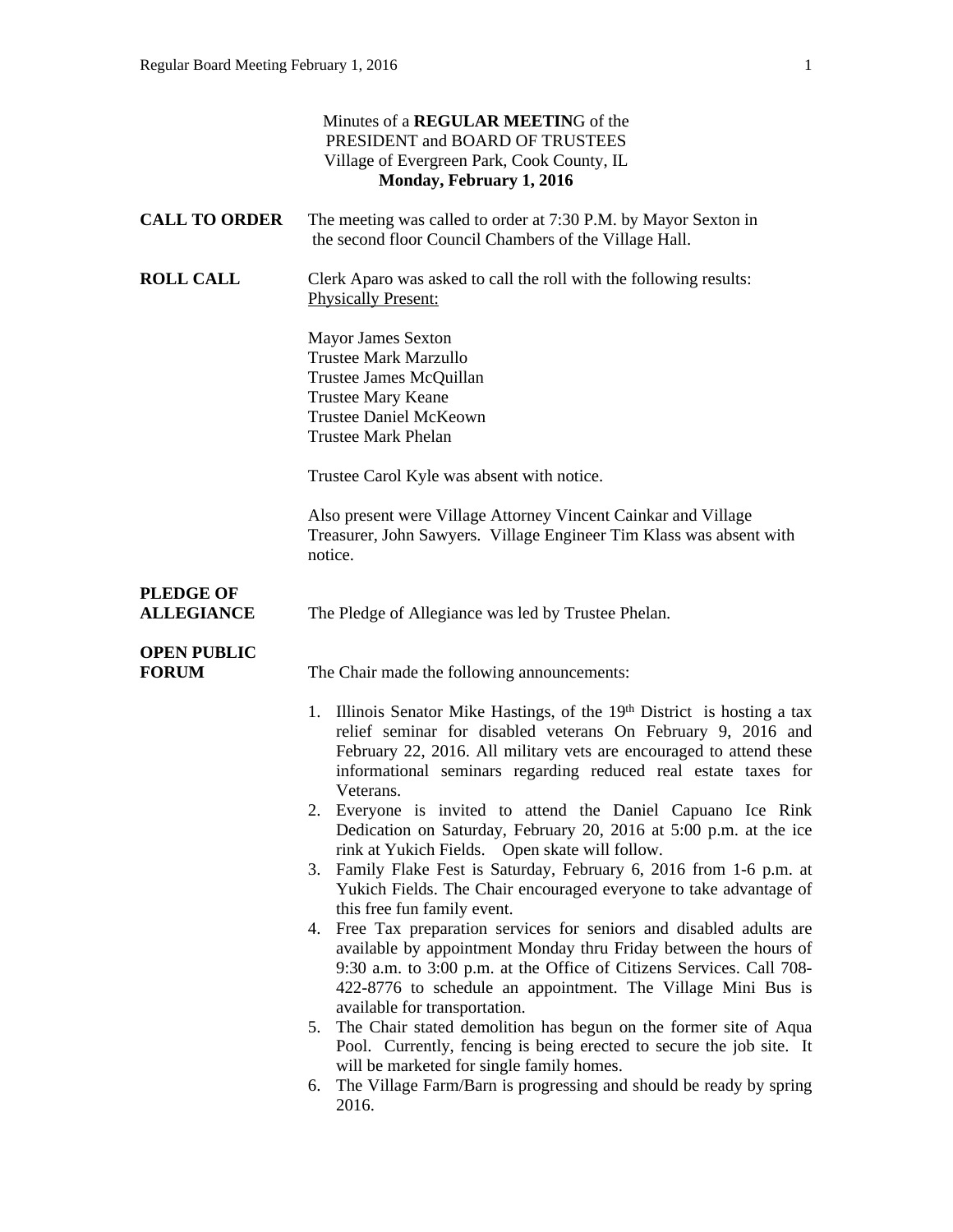- 8. The former Evergreen Plaza is moving along and is half way demolished. The new Carson's building has walls and roofing and should be opening in October 2017.
- **OPEN PUBLIC** Mr. Pete Zic, 9200 Block of Albany asked why the Village did not purchase Aqua; and what stores are coming to the new Plaza. The Chair answered the cost was in the millions of dollars for the cleanup and the safety issues to be brought to code. The Chair stated there are a few interested stores but the developer does not like to reveal the merchants until leases are signed. He added possible stores that have been discussed are a DSW shoe store, Carson's, Dick's Sporting Goods and possibly a Whole Foods.

Mrs. Helen Cuprisin, 9200 Block of Homan, questioned (for a neighbor) the \$50.00 opt out fee for the Eligo Energy. The Chair responded there is no fee if they return to Com Ed and the person should contact Clerk Aparo with the information and she will assist the neighbor with this issue.

## **REGULAR**

**AGENDA Motion by Trustee McQuillan** second by Trustee Phelan to waive the reading of the minutes of the January 19, 2016 Regular Meeting of the President and Board of Trustees and approved as presented was passed by unanimous voice vote and so ordered by the Chair.

## **RESOLUTION**

**NO. 7-2016** Motion by Trustee Phelan second by Trustee McKeown to approve **Resolution NO. 7-2016** with expenditures of the General Corporate Fund of \$ 411,291.25 and Sewer and Water Fund in the amount of \$98,042.89 and the 95th Street TIF Fund, \$130,906.63 and the Capital Improvement Fund, \$22,468,10 and the Street Bond Fund, \$38,500.00 for a total of \$ 701,208.87. Upon roll call, voting YES: Trustees Marzullo, McQuillan, Keane, McKeown and Phelan; voting NO: NONE. The motion was passed and so ordered by the Chair.

#### **WATER COLLECTORS REPORT**

Motion by Trustee Marzullo second by Trustee Keane to approve the Water Collector's report for January 2016 for information and file in the amount of \$ 799,162.04 The motion was passed by unanimous voice vote and so ordered by the Chair.

### **VILLAGE COLLECTORS**

**REPORT** Motion by Trustee Phelan second by Trustee McKeown to approve the Village Collector's report for January 2016 for information and file in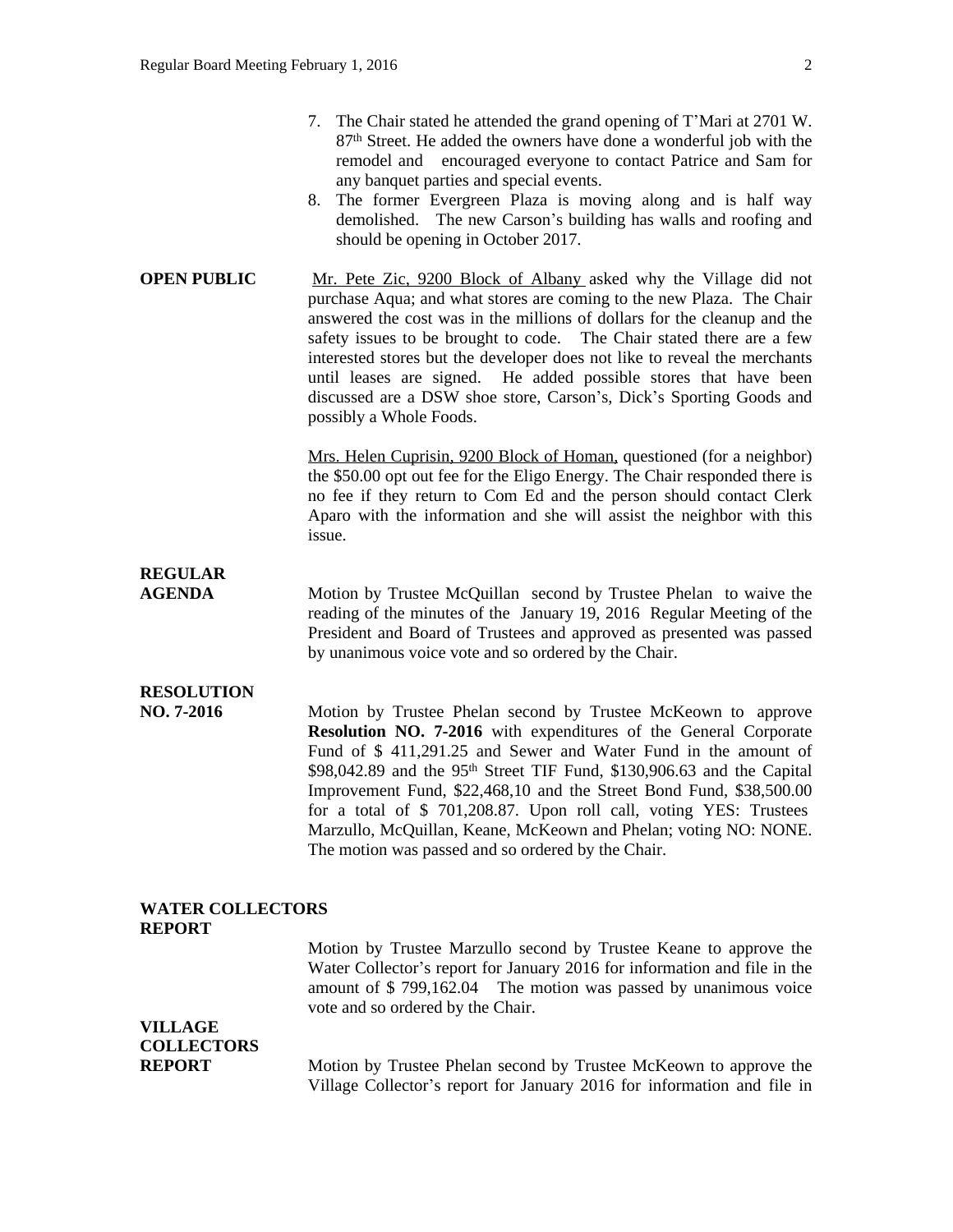the amount of \$ 1,672,748.77. The motion was passed by unanimous voice vote and so ordered by the Chair.

#### **BUSINESS CERTIFICATES**

Motion by Trustee Marzullo second by Trustee McQuillan to approve the business license application for **DOLLAR TREE Name Change (Formerly Deals)** to conduct a general merchandise discount store located at 3401 W. 95<sup>th</sup> Street, in Evergreen Park. Upon roll call, voting YES: Trustees McQuillan, Keane, McKeown, Phelan, and Marzullo; voting NO: NONE. The motion was passed and so ordered by the Chair.

Motion by Trustee Phelan second by Trustee Marzullo to approve the business license application for **Chicago Famous Seafood, LLC DBA/ THE CRAZY CRAB** to operate a restaurant located at 9204 S. Western Avenue, Space A. The Chair introduced the owners Mr. Mike Jackson and Mr. Mike Luster of Crazy Crab. A brief discussion took place between the Board and the owners. They stated this is a casual dining, with a Louisiana style boil concept restaurant. The Chair noted they will be applying for a beer and wine license as well. Trustee McQuillan asked if they anticipate a sit down bar and they said no just serving at the table.

Trustee McKeown questioned the occupancy and they estimated between 100 and 140 seats. The anticipated opening mid-April 2016. Upon roll call, voting YES: Trustees Keane, McKeown, Phelan, Marzullo and McQuillan; voting NO: NONE. The motion was passed and so ordered by the Chair.

#### **ORDINANCE**

**NO. 2-2016** Motion by Trustee McKeown second by Trustee McQuillan to approve **ORDINANCE NO. 2-2016, 'AN ORDINANCE AMENDED SECTION 3-58, FEES AND LIMITATIONS, OF CHAPTER 3, ALCOHOLIC LIQUOR, OF THE EVERGREEN PARK MUNICIPAL CODE."** Upon roll call, voting YES: Trustees McKeown, Phelan, Marzullo, McQuillan and Keane; voting NO: NONE. The motion was passed and so ordered by the Chair.

#### **RESOLUTION**

**NO. 1-2015** Motion by Trustee Marzullo second by Trustee Phelan to approve **RESOLUTION NO. 1-2015,** "**AN ORDINANCE FOR MAINTENANCE OF STREETS AND HIGHWAYS BY MUNICIPALITY UNDER THE ILLINOIS HIGHWAY CODE FROM JANUARY 1, 2016 TO DECEMBER 31, 2016 IN THE AMOUNT OF \$ 490,000.00."** Upon roll call, voting YES: Trustees, Phelan, Marzullo, McQuillan, Keane and McKeown; voting NO: NONE. The motion was passed and so ordered by the Chair.

#### **EPCHS**

**HOMECOMING** Motion by Trustee Phelan second by Trustee Marzullo to approve the request for the Evergreen Park Community High School Annual Homecoming Parade and football game on Friday, September 23, 2016. Upon roll call, voting YES: Trustees, Marzullo, McQuillan, Keane,